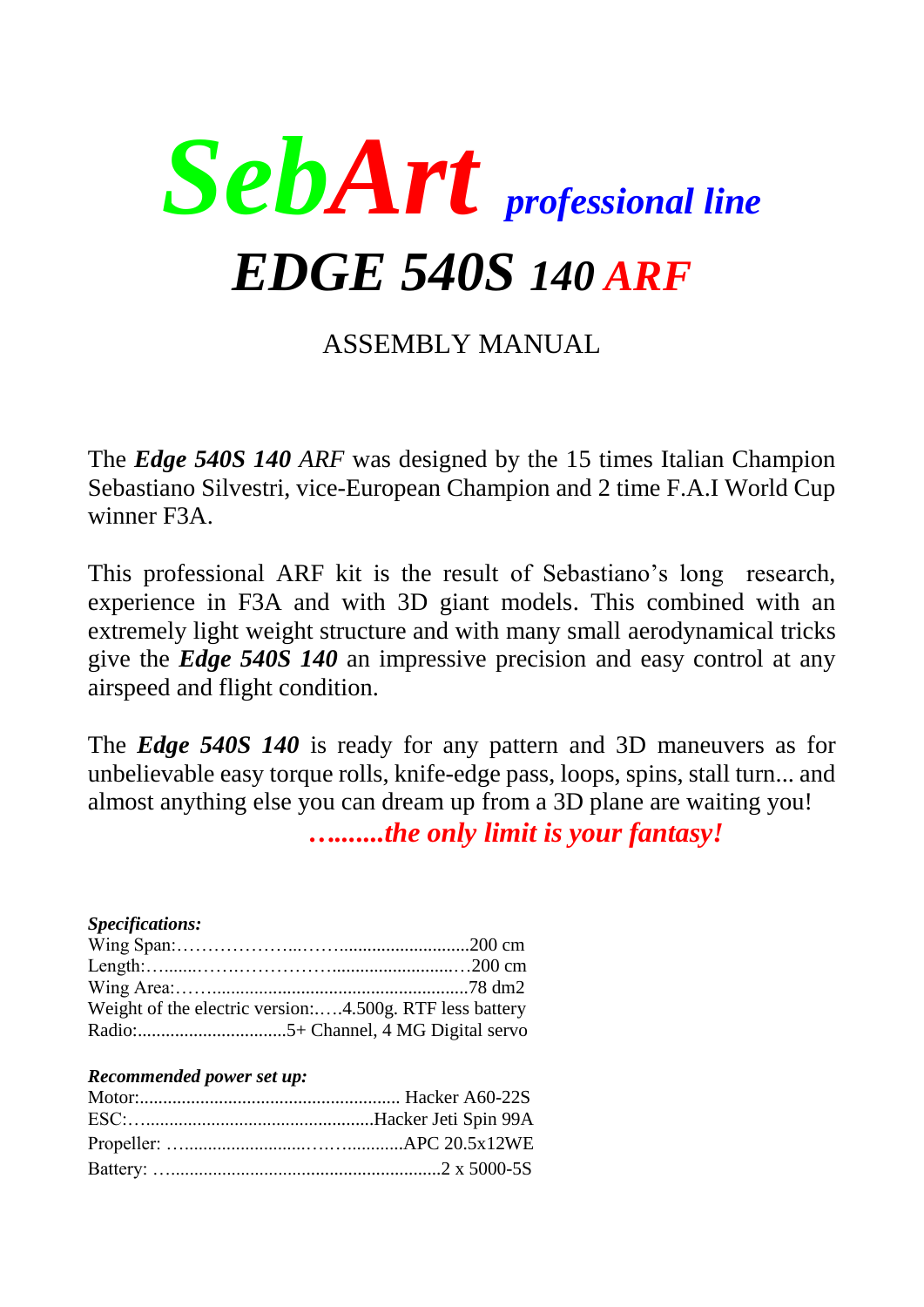### *Required radio, motor and battery*

- 5+ channel radio system
- 4 MG digital servos for ailerons, elevator and rudder (JR DS8911)
- 2 servo extension 200mm for aileron servos

Recommended electric motor for best performance:

• Hacker A60-22S + Jeti Spin  $99A + APC$  20.5x12WE

Recommended Li-Po battery pack for best performance:

• 2 x 5000mAh 5S

### *Additional required item, tools and adhesives*

*Tools:*

- Drill
- Drill bits: 1,5mm
- Phillips screwdriver
- Hobby knife
- Sanding paper
- Masking tape
- Soldering iron

#### *Adhesives:*

- thin CA
- medium CA

### *Warning*

**This RC aircraft is not a toy!**

**If misused, it can cause serious bodily harm and damage to property. Fly only in open areas, preferably in official flying sites, following all instructions included with your radio and motor.**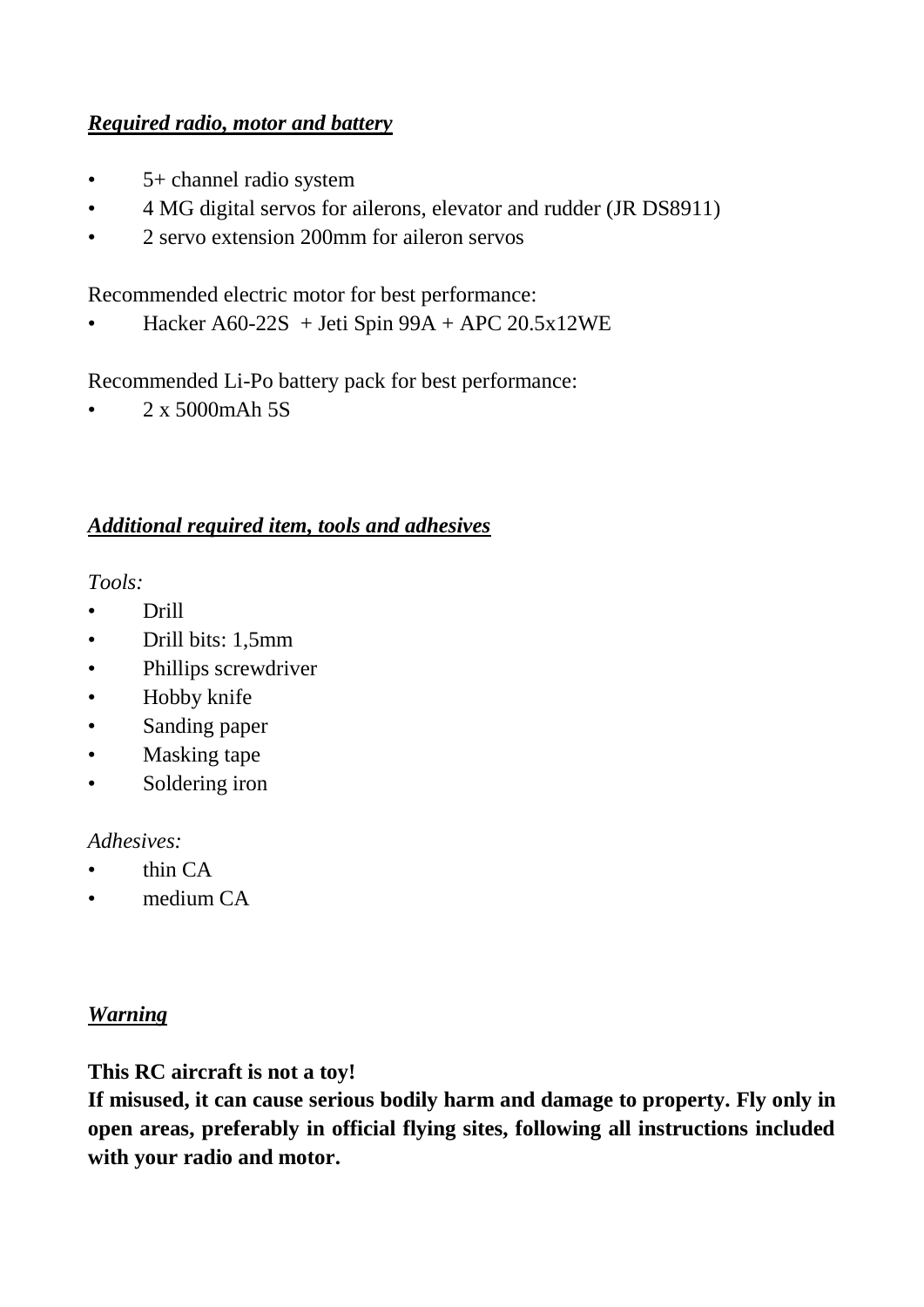### *Before starting assembly*

Before starting the assembly, remove each part from its bag and protection for a prior inspection. Closely inspect the fuselage, wing panels, rudder, and stabilizer for damage. If you find any damage or missing parts, contact the place of purchase.

If you find any wrinkles in the covering, use a heat gun or covering iron to remove them. Use caution while working around areas where the covering material overlap to prevent separating the covers.

### *Warranty information*

SebArt garantees this kit to be free from defects in both material and workmanship at the date of purchase.

This warranty does not cover any parts damage by use or modification, and in no case shall SebArt's liability exceed the original cost of the purchased kit.

Further, SebArt reserve the right to change or modify this warranty without notice. In that SebArt has no control over the final assembly or material used for the final assembly, no liability shall be assumed or accepted for any damage of the final userassembled product. By the act of using the product, the user accepts all resulting liability.

**If the buyer is not prepared to accept the liability associated with the use of this product, the buyer is advised to return this kit immediately in new and unused condition to the place of purchase.**

#### *Radio set up*

#### *Control throws*

| $\mathbb{R}$             | For the AILERON we recommend the following throws: |              |              |
|--------------------------|----------------------------------------------------|--------------|--------------|
| High rate:               | $45^{\circ}$ UP & DOWN, left & right               |              |              |
| Normal flight & pattern: |                                                    | $D/R: 50\%$  | Expo: $40\%$ |
| 3D aerobatics:           |                                                    | $D/R: 100\%$ | Expo: $65\%$ |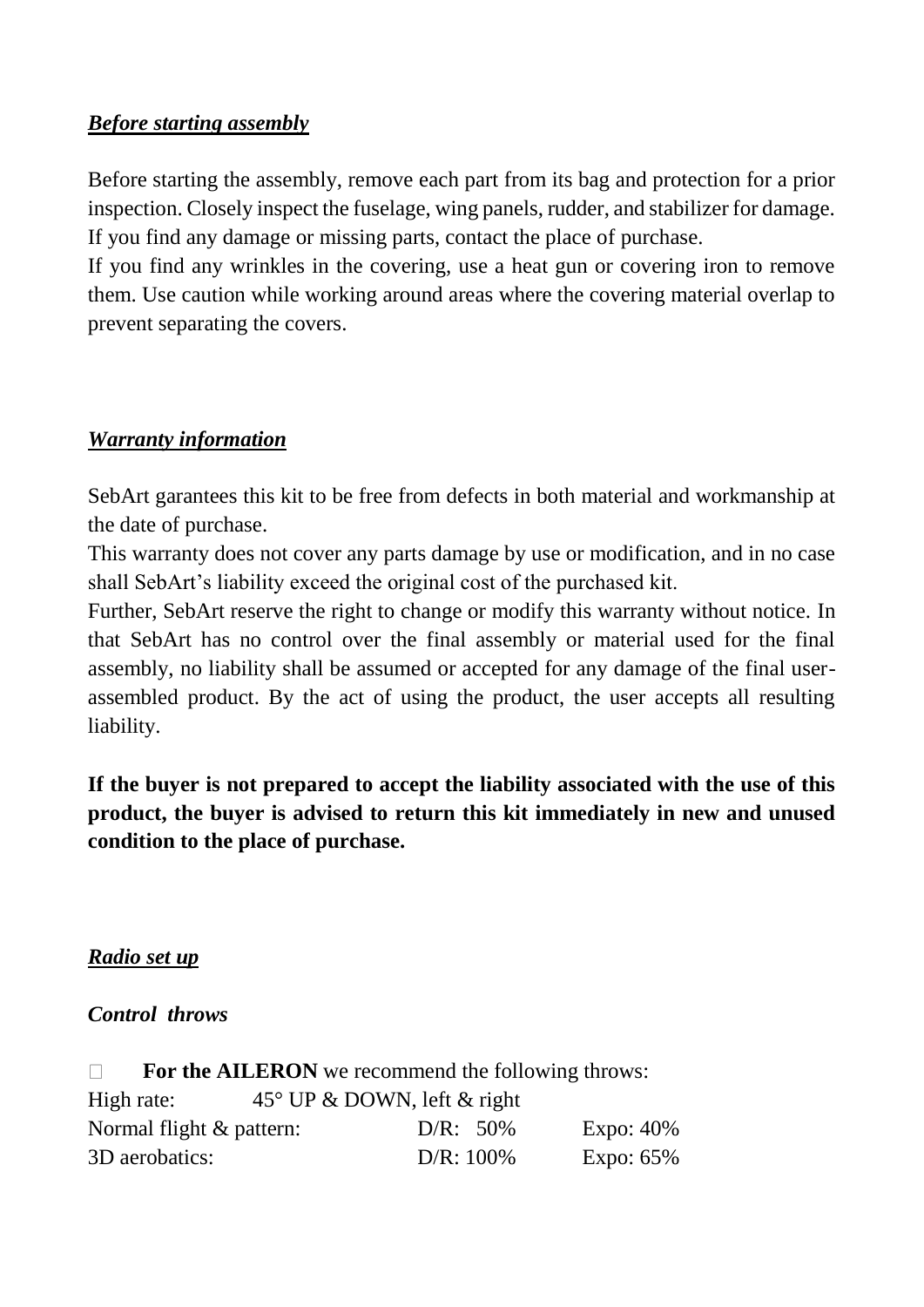For the ELEVATOR we recommend the following throws:  $\Box$ 

| High rate:                  | $50^{\circ}$ up & down |              |              |
|-----------------------------|------------------------|--------------|--------------|
| Normal flight $\&$ pattern: |                        | $D/R: 30\%$  | Expo: $40\%$ |
| 3D aerobatics:              |                        | $D/R: 100\%$ | Expo: $80\%$ |

 $\Box$ **For the RUDDER** we recommend the following throws: High rate:  $45^\circ$  left & right Normal flight & pattern:  $D/R$ : 60% Expo: 25% 3D aerobatics:  $D/R: 100\%$  Expo: 40%

Note: the Expo is  $(+)$  for JR systems, and  $(-)$  for Futaba systems.

## *Mixing*

We recommend the following mix (if you have a programmable computer radio):

## *Rudder →Elevator UP*

full rudder to the right, the elevator have to go up (positive) approx. 12% full rudder to the left, the elevator have to go up (positive) approx. 12%

### *Rudder →Ailerons*

full rudder to the right, the ailerons have to go LEFT approx. 4% full rudder to the left, the ailerons have to go RIGHT approx. 4%

## *Recommended Center of Gravity*

The recommended CG is  $135mm$  behind the leading edge of wing.

## *Pre-flight*

**Never attempt to make full throttle dives!** This model have to be flown like a fullscale airplane. If the airframe goes too fast, such as in a high throttle dive, it may fail. Throttle management is absolutely necessary.